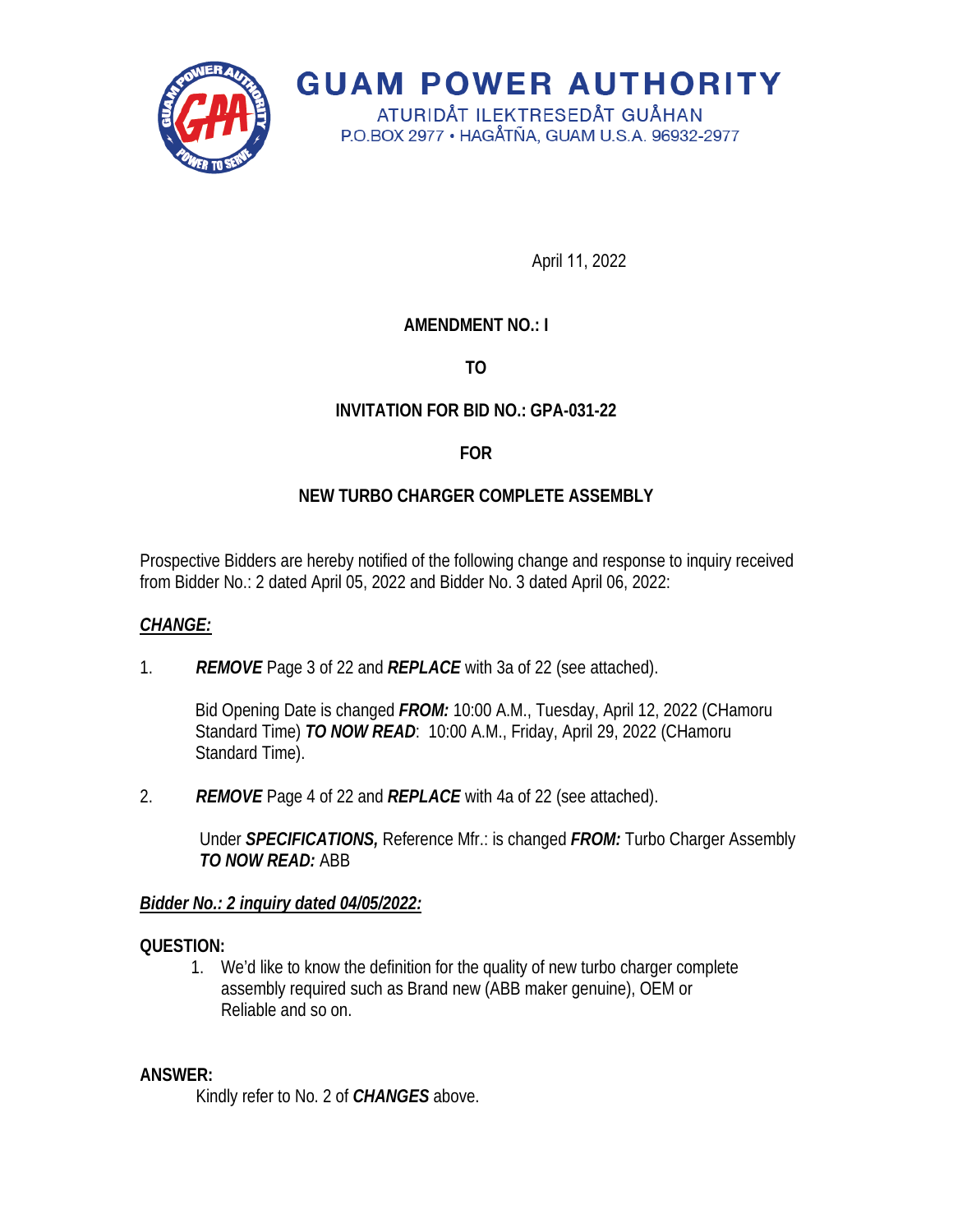### *Bidder No.: 3 inquiry dated 04/06/2022:*

#### **QUESTION:**

1. This is to signify our interest to participate in the IFB No. GPA-031-22. However, due to control measures being implemented to prevent the spread of Covid in the Philippines, we could not possibly secure and process all the requirements such as but not limited to Bid Security in the form of Standby letter of Credit and send the bid documents to Guam before April 12, 2022. In view of this, we would like to request to possibly extend the deadline on April 29, 2022.

#### **ANSWER:**

Kindly refer to No.1 of *CHANGES* above.

All other Terms and Conditions in the bid package shall remain unchanged and in full force.

JOHN M. BENAVENTE, P.E. forGeneral Manager  $\sim$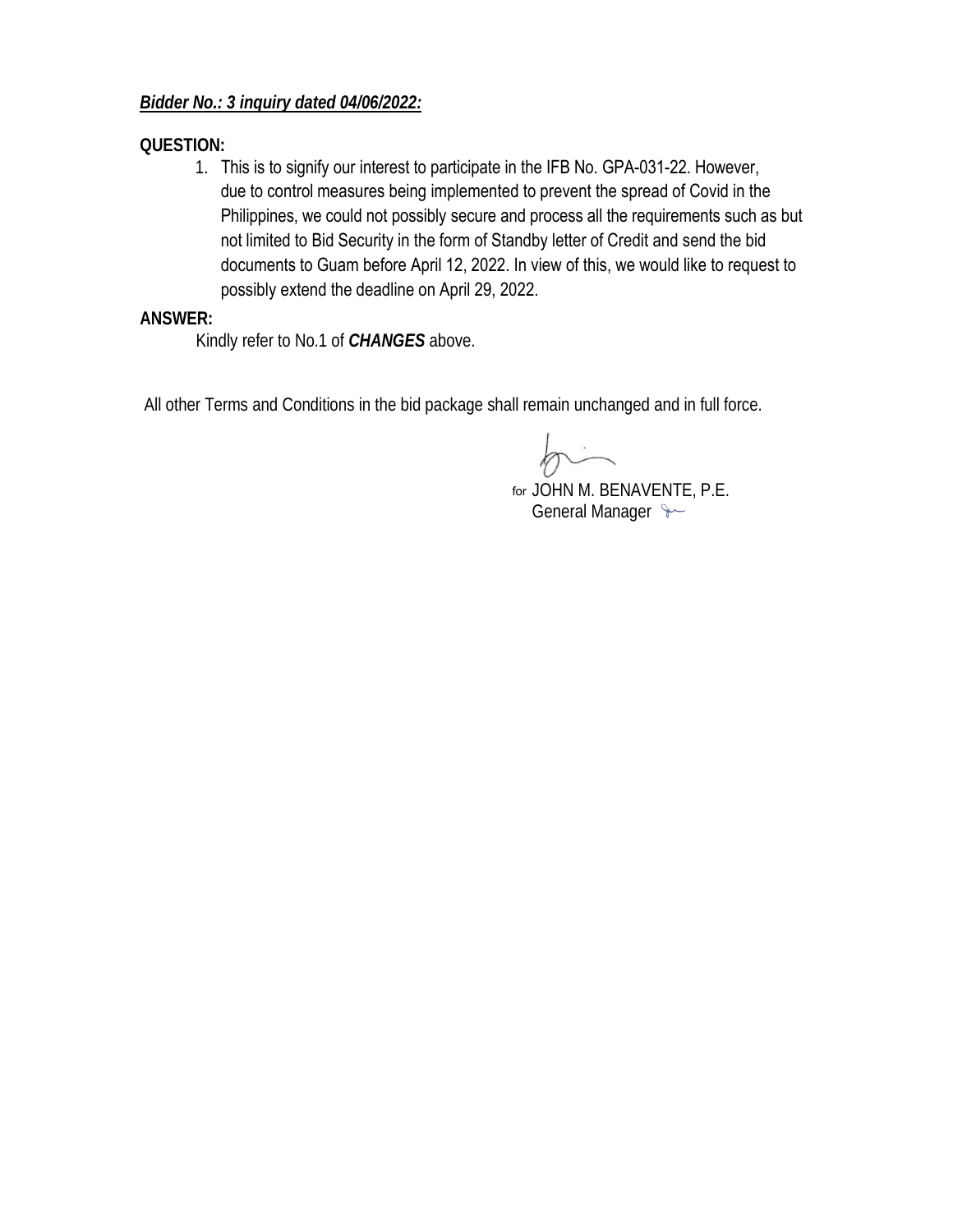J.

| ISSUING OFFICE: |  |
|-----------------|--|
|-----------------|--|

Guam Power Authority 1st. Floor, Room 101 Procurement Management Materials Supply Gloria B. Nelson Public Service Building 688 Route 15, Mangilao, Guam 96913

|                                                       | 4/12/2022                                                          |                                                                                                                                                                                                                                                                                                                                                  |  |  |  |
|-------------------------------------------------------|--------------------------------------------------------------------|--------------------------------------------------------------------------------------------------------------------------------------------------------------------------------------------------------------------------------------------------------------------------------------------------------------------------------------------------|--|--|--|
| for JOHN M. BENAVENTE, P.E.<br><b>General Manager</b> | <b>DATE</b>                                                        |                                                                                                                                                                                                                                                                                                                                                  |  |  |  |
| DATE ISSUED:                                          | 03/29/2022<br>04/05/2022                                           | BID INVITATION NO.: GPA-031-22                                                                                                                                                                                                                                                                                                                   |  |  |  |
| <b>BID FOR:</b>                                       |                                                                    | New Turbo Charger Complete Assembly The Turbo Charger Complete Assembly                                                                                                                                                                                                                                                                          |  |  |  |
| SPECIFICATION:                                        | See Attached                                                       |                                                                                                                                                                                                                                                                                                                                                  |  |  |  |
| <b>DESTINATION:</b>                                   |                                                                    |                                                                                                                                                                                                                                                                                                                                                  |  |  |  |
|                                                       |                                                                    | REQUIRED DELIVERY DATE: 10 Weeks After Receipt of Order_________________________                                                                                                                                                                                                                                                                 |  |  |  |
| <b>INSTRUCTIONS TO BIDDERS:</b>                       |                                                                    | INDICATE WHETHER: _______ INDIVIDUAL _________ PARTNERSHIP _______ CORPORATION                                                                                                                                                                                                                                                                   |  |  |  |
| INCORPORATED IN:                                      | <u> 1989 - Johann Barbara, martin a</u>                            |                                                                                                                                                                                                                                                                                                                                                  |  |  |  |
|                                                       |                                                                    | This bid shall be submitted in duplicate and sealed to the issuing office above no later than (Time) 10:00 A.M.<br>Date: <b>APRIL 29, 2022</b> 2021 and shall be publicly opened. Bid submitted after the time and date specified above<br>shall be rejected. See attached General Terms and Conditions and Sealed Bid Solicitation for details. |  |  |  |
|                                                       | opening to supply any or all of the items which prices are quoted. | The undersigned offers and agrees to furnish within the time specified, the articles and services at the price stated opposite the respective items listed on the schedule provided, unless otherwise specified by the bidder.                                                                                                                   |  |  |  |
| NAME AND ADDRESS OF BIDDER:                           |                                                                    | SIGNATURE AND TITLE OF PERSON<br><b>AUTHORIZED TO SIGN THIS BID:</b>                                                                                                                                                                                                                                                                             |  |  |  |
|                                                       |                                                                    |                                                                                                                                                                                                                                                                                                                                                  |  |  |  |
|                                                       |                                                                    | AWARD: CONTRACT NO.:________________AMOUNT: _____________________DATE: __________                                                                                                                                                                                                                                                                |  |  |  |
|                                                       |                                                                    | ITEM NO(S). AWARDED: University of the series of the series of the series of the series of the series of the series of the series of the series of the series of the series of the series of the series of the series of the s                                                                                                                   |  |  |  |
|                                                       |                                                                    | <b>CONTRACTING OFFICER:</b>                                                                                                                                                                                                                                                                                                                      |  |  |  |
|                                                       |                                                                    | JOHN M. BENAVENTE, P.E. DATE<br>General Manager                                                                                                                                                                                                                                                                                                  |  |  |  |
| NAME AND ADDRESS OF CONTRACTOR:                       |                                                                    | SIGNATURE AND TITLE OF PERSON                                                                                                                                                                                                                                                                                                                    |  |  |  |
|                                                       |                                                                    |                                                                                                                                                                                                                                                                                                                                                  |  |  |  |
|                                                       |                                                                    |                                                                                                                                                                                                                                                                                                                                                  |  |  |  |